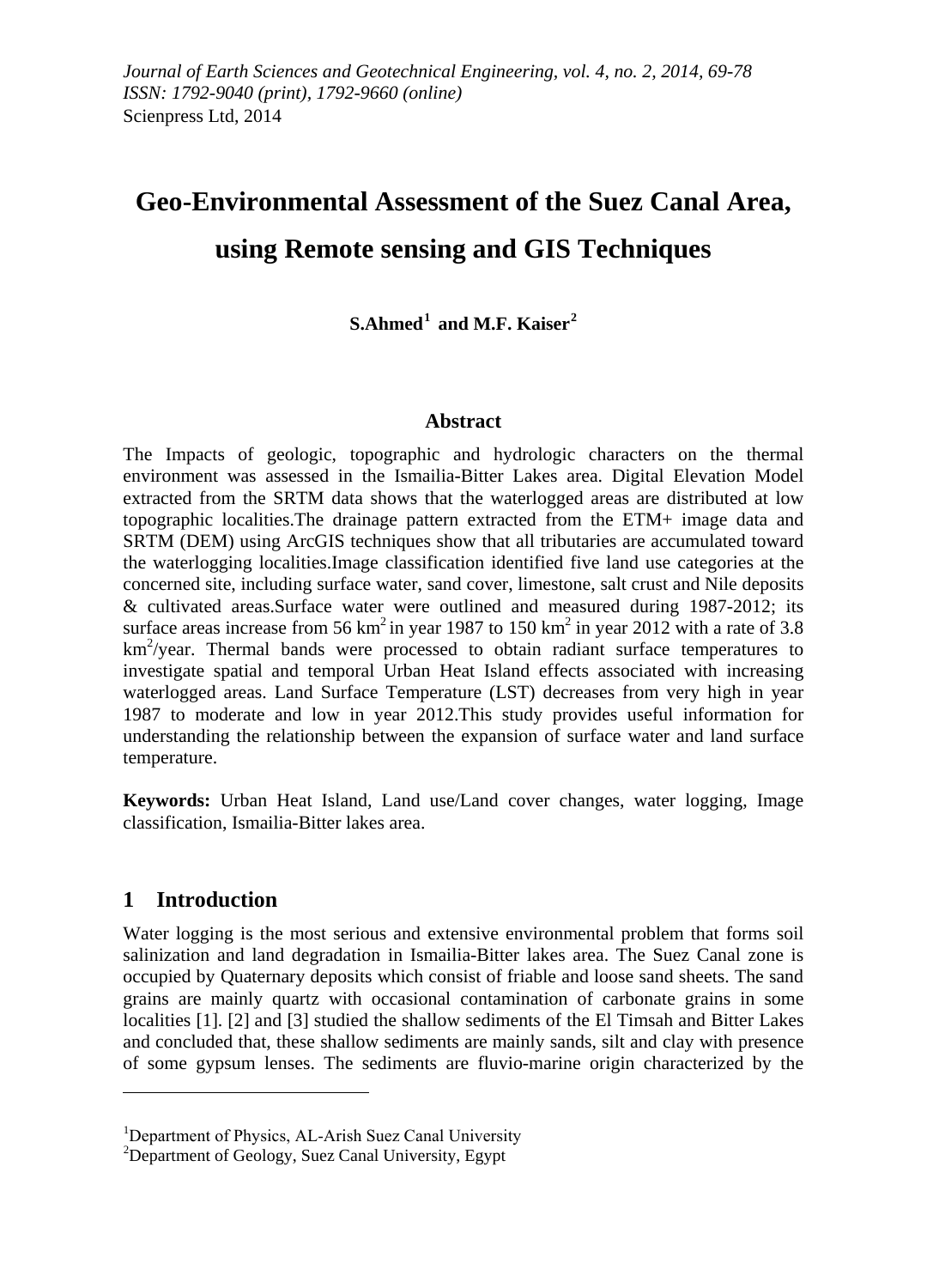presence of Nilotic minerals. Flood silt sheets cover most of the study area, it is mainly composed of muddy and silty sand varying in thickness between 0.5 and 6 m [4]. Ismailia-Bitter lakes area is located between longitudes 32° 15` and 32° 35` E and Latitudes 30 $^{\circ}$  10<sup>o</sup> and 30 $^{\circ}$  37<sup>o</sup> N, it occupies about 2000km<sup>2</sup> along the Suez Canal zone (Fig. 1). It is one of the most important areas, in Egypt, for future agricultural and agroindustrial development. The underflow and agricultural drainage water are draining upward towards the low wetlands and surface water. This research aims at to analyze and understand the local changes in thermal environment that occur during 1987-2012 in Ismailia-Bitter Lakes area. The concerned site has been experiencing a rapid expansion in waterlogged area over the last 25 years.

#### **2 Field Observation and Soil Description**

Field study was undertaken to describe the land cover and soils characteristics at the concerned sites and measure 15 ground control points to check the accuracy of the image to map registration and to get image supervised classification.Two main landscapes are recorded by [5] in the Suez Canal district, including fluvio-marine flats in the north and the river terraces, fluvial and deltaic origin, in the south. Many sub-landscapes and a transitional zone, strongly subjected to wind activities, are observed between the two main landscapes.



Figure 1: The area of study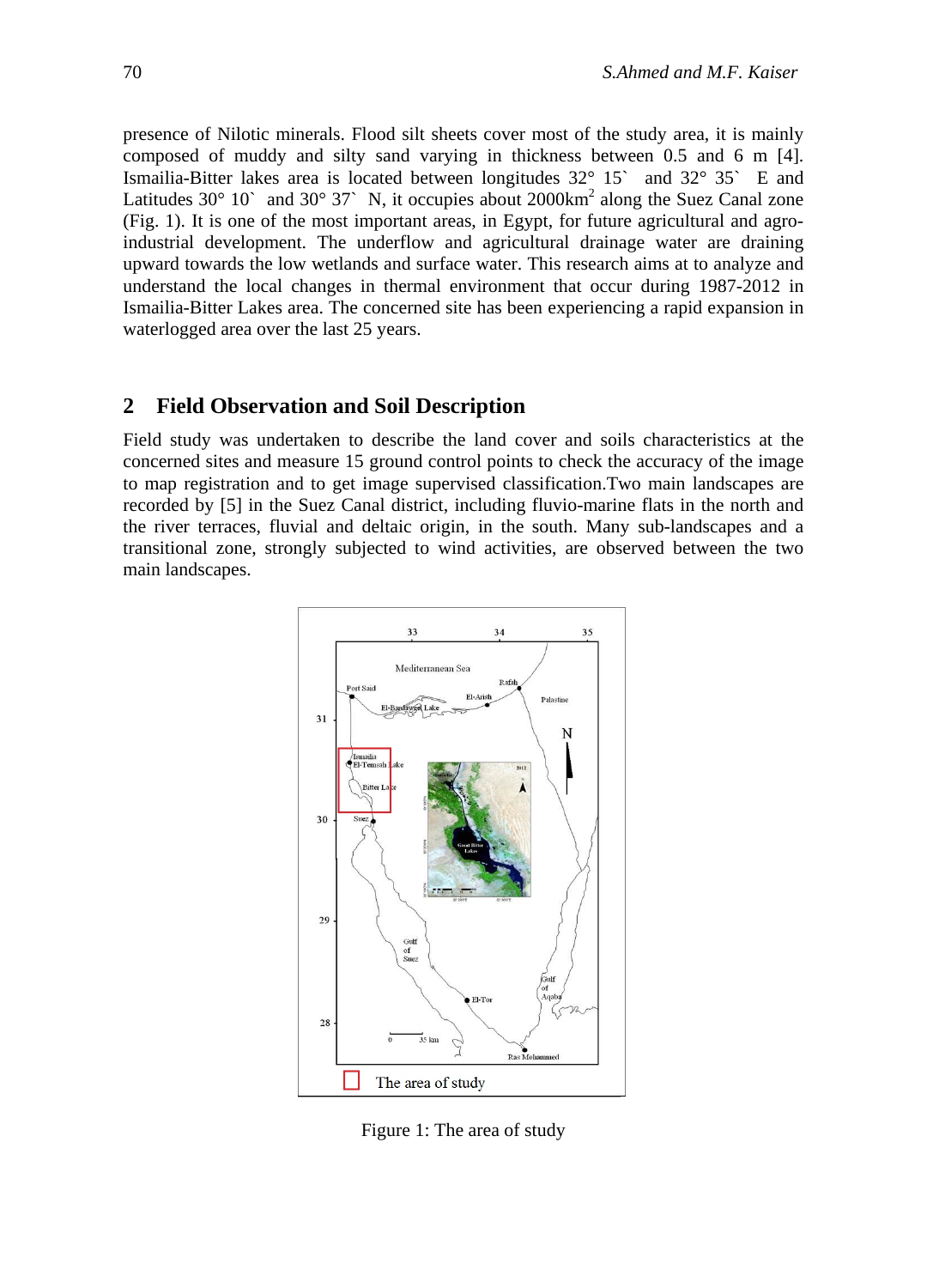The transitional zone consists of nearly flat gypsum swamps and gypsiferous sand soils, windblown sand soils and a small strip of transitional soil, which is either sand covered with clay or clay covered by sand. During the field visits, it was noticed that the area of study is covered by cultivated lands besides three soil types including; shifting sand dunes, gypsifrous sand, fluvial soils.

Characteristics of these soils are recognized as follows:

## **2.1 Shifting Sand Dunes Soils**

This type of soil has local origin, which is mainly composed of coarse wind-blown sand without clay and silt. The transition zone between the terraces and fluvio-marine deposits are characterized by dunes, which most of them are still active.

# **2.2 Gypsifrous Deposits**

This sediment deposited in recent stage and observed in low, swampy and flooded areas. It is mainly composed of pure gypsum, gypsiferous clay or gypsiferous sand.

# **2.3 Fluvial Soils**

These deposits have fluvial origin, during Pleistocene age, with elevation reach to 30-50m height, above the present river level. They consist of flat gravelly, loamy and partly finesandy to silty material strongly subjected to wind and water erosion. Environmental conditions along the Suez Canal coastal zone and associated lakes will be subjected rapid changes in the next decades [6]. The changes will be particularly in the soil nature due to the increase of evaporation, the decrease in fresh-water supply following the future expansion of land reclamation on both sides of the canal.

# **3 Methods and Techniques**

Remote sensing and geographic information system techniques are considered as powerful and effective tools and are widely applied in detecting the spatio-temporal dynamics of land use cover changes [7]. The LST is derived from satellite thermal infrared (TIR) imagery [8]. Two sets of remote sensing data are used to conduct this research including Landsat5 Thematic Mapper (TM) in 1987 and Enhanced Landsat Thematic Mapper Images Plus (ETM+) in year 2012. In this research, remote sensing image processing and Geographic Information Systems techniques were utilized to classify land cover and extract urban heat island in the Suez Canal area during 1987-2012. The procedure will be discussed as follows:

## **3.1 Image Enhancement**

Commonly used image processing techniques include image classification, change detection and extraction of topographic features. These are all used to extract useful information that assists in image interpretation. Two sets of remote sensing data are acquired in this study aiming to detect, outline and monitor surface water in Ismailia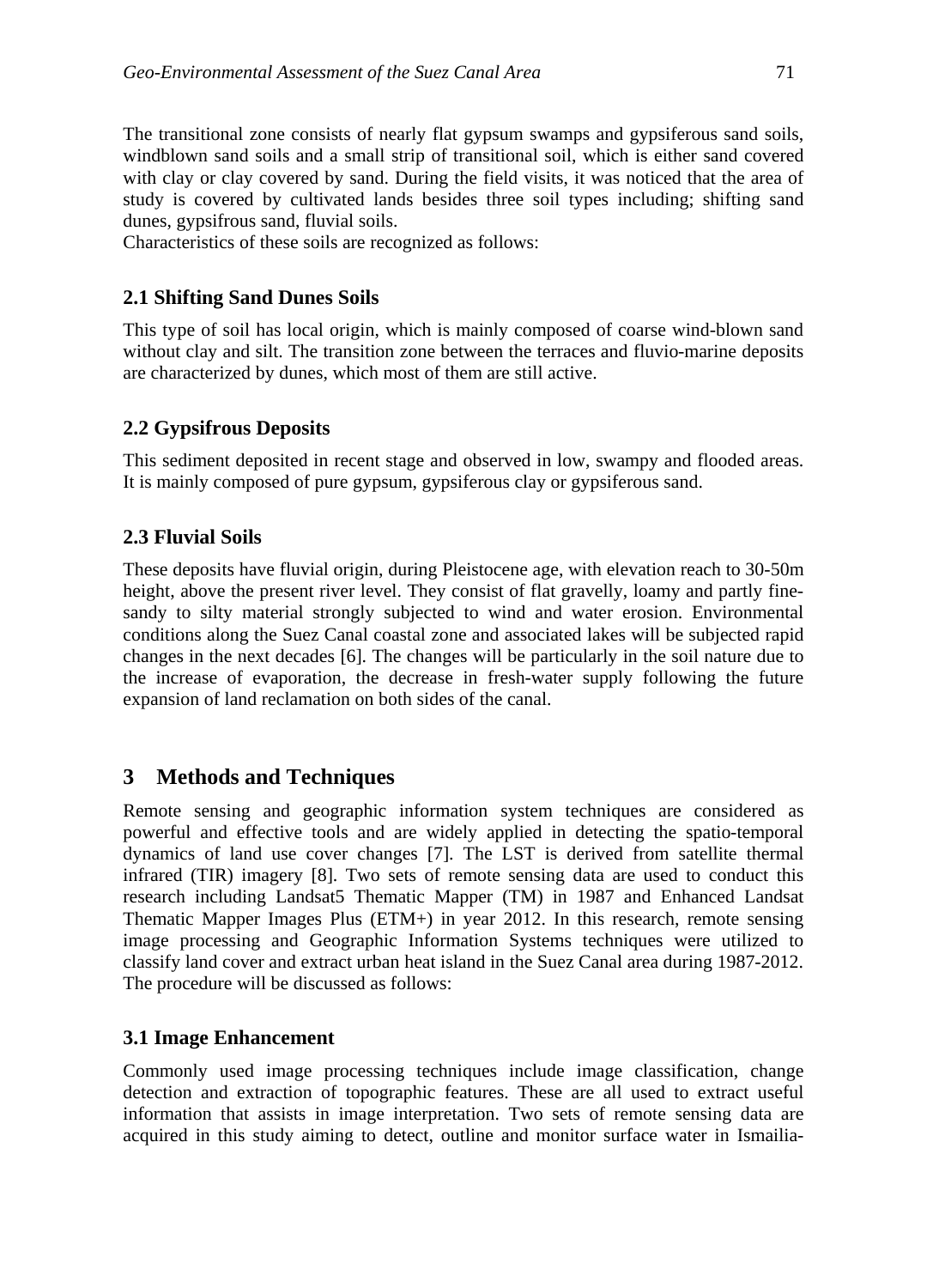Bitter Lakes area. Remote Sensing and GIS techniques can be extremely useful in accurate mapping and quantification of waterlogged area and salt-affected soils. The possible forms of digital image manipulation are literally infinite. However, in this research these procedures can be categorized into the following types of computerassisted operations: images classification and change detection.

#### **3.1.1 Image classification**

The intent of the classification process is to categorize all pixels in a digital image into one of several land cover classes, or "themes". This categorized data may then be used to produce thematic maps of the land cover present in an image. Normally, multispectral data are used to perform the classification and, indeed, the spectral pattern present within the data for each pixel is used as the numerical basis for categorization [9]. The objective of image classification is to identify and portray, as a unique gray level (or color), the features occurring in an image in terms of the object or type of land cover these features actually represent on the ground. Image classification is perhaps the most important part of digital image analysis. It is very nice to have a "pretty picture" or an image, showing a magnitude of colors illustrating various features of the underlying terrain, but it is quite useless unless to know what the colors mean. Two main classification methods are Supervised Classification and Unsupervised Classification. With unsupervised classification, however, clustering software is used to uncover the commonly occurring landcover types, with the analyst providing interpretations of those cover types at a later stage [10]. Unsupervised classification was carried out on the two data sets of the images separately using a histogram peak cluster technique to identify dense areas or frequently occurring pixels [11]; [12]; [13]. To undertake supervised classification, it is necessary to collect training samples that relate ground cover to spectral signatures for a given geographic location. All spectral classes in the scene were represented in the various subareas. These areas were then clustered independently and the spectral classes from the various areas were analyzed to determine their identity. Clusters representing land cover types that were similar were combined [13]**.**

### **3.1.2 Change detection**

Change detection is the process of identifying differences in the state of an object or phenomenon by observing it at different times [14]. Timely and accurate change detection of earth's surface features provides the foundation for better understanding relationships and interactions between human and natural phenomena to better manage and use resources. Change detection techniques was used in this study to monitor the changes in the areas of surface water during 1987-2012.

### **3.1.3 DEM and topographic map**

The SRTM was a National Aeronautics and Space Administration (NASA) mission conducted in 2000 to obtain elevation data for most of the world, generating the most complete high-resolution digital topographic database for Earth. It is the current dataset of choice for DEM production because it has a fairlyhigh resolution (w90 m at the equator, <30 m in the US). Threeresolution outputs are available: 1-km and 90-m resolutions for theworld and 30-m resolution for the US. SRTM digital elevation data, originally produced by NASA, represent a major breakthrough in global digital mapping and a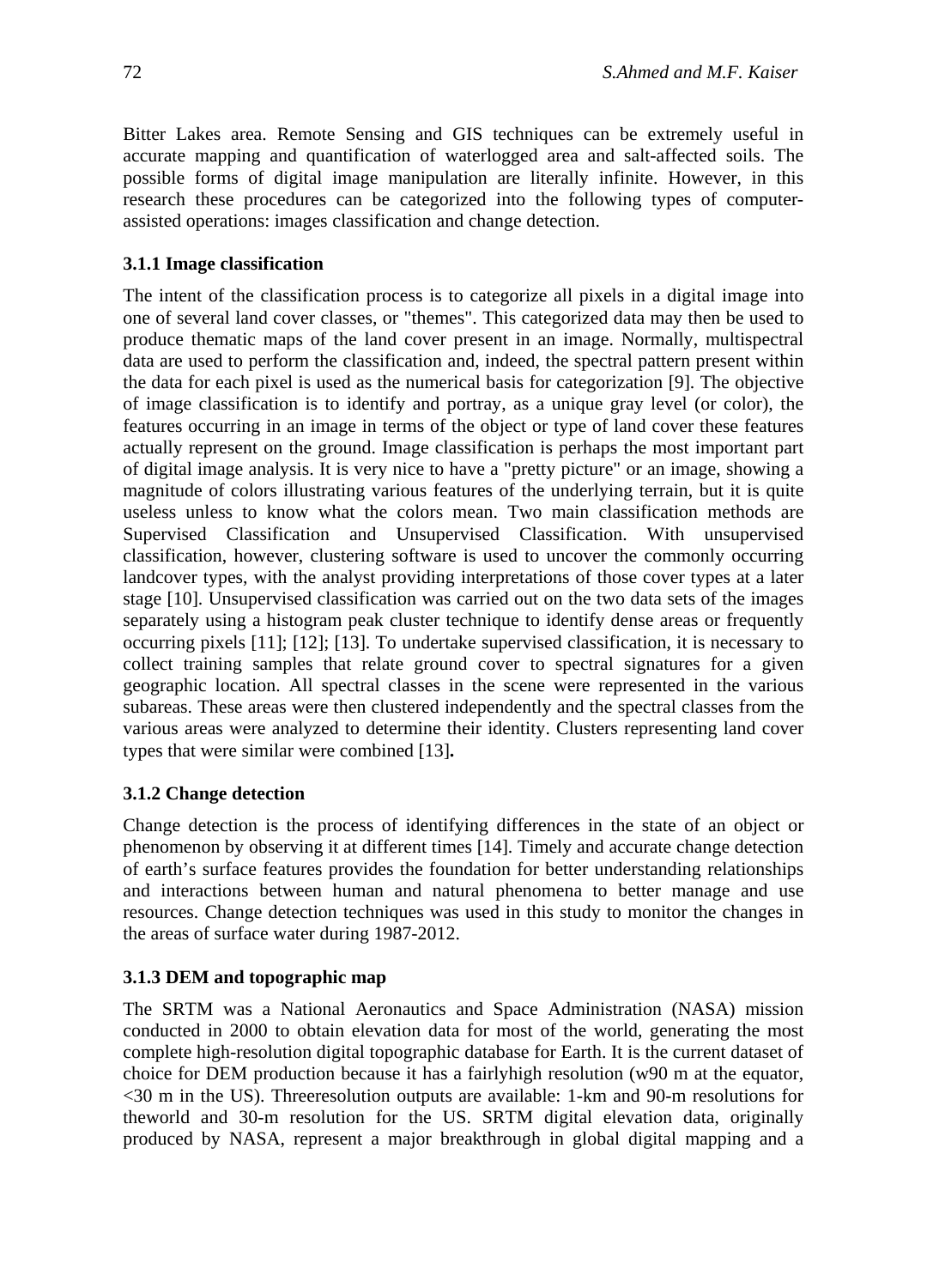major advance in the accessibility of high-quality elevation data for large portions of the tropics and other areas of the developing world. The hydrogeology tools in ArcGIS provide a method to describe the physical characteristics of a surface using a DEM as input.

#### **3.2 Calculation of Urban Heat Island (UHI)**

ENVI 4.8 and ERDAS Imagine 9.3 were utilized to retrieve UHI of the study area. Landsat calibration equation of [15]was used to convert the digital number (DN) of the Landsat TM/ETM+ thermal infrared (TIR) band  $(10.44-12.42 \mu m)$  to the spectral radiance in unit (W  $m^{-2} \mu m^{-1}$  sr<sup>-1</sup>). All specific calibration coefficients and other related parameters including sun elevation, gain and offset were extracted from a level 1 product header or ancillary data record.The spectral radiance was converted to the at-satellite brightness temperature [15]; [16].

The land surface temperature can be extracted using equation (1), [17]; and [18]:

$$
T_{\mathcal{S}} = \frac{T_i}{1 + \left(\lambda \cdot \frac{T_i}{\rho}\right) \cdot \ln \varepsilon} \tag{1}
$$

Where:

 $T<sub>si</sub>$  is the land surface temperature

Ti: is the effective at-satellite brightness temperature in kelvin

λ: is the wavelength of the emitted radiance ( $λ= 11.5 \mu m$  for Landsat band 6 data)

 $\rho = \frac{hc}{\sigma} = 1.438 \times 10^{-2}$  mk, where h is the Plank's constant (6.626x10<sup>-34</sup>Js), c is the velocity of light (2.998x10<sup>8</sup> m/s) and  $\sigma$  is the Boltzmann constant (5.67x10<sup>-8</sup> Wm<sup>-2</sup>k<sup>-4</sup>= 1.38x10<sup>-23</sup>  $J/k$ ).

 $\varepsilon$ : is the land surface spectral emissivity

Normalized Difference Vegetation Index (NDVI) was used to transform multispectral data into a single image band representing vegetation distribution [19]. The NDVI values indicate the amount of green vegetation present in the pixel.Standard algorithm was computed using ENVI 4.8 software that uses the equation published in [20].Higher NDVI values indicate more green vegetation, valid results fall between -1 and +1. In highly vegetated areas, the NDVI typically ranges from 0.1 to 0.6, whereas urban surface and water values are negative. Normalization method used to extract Urban Heat Island (UHI) from Land Surface Temperature (LST), (Equation, 2).

$$
U_i = \frac{T_s - T_{min}}{T_{max} - T_{min}}\tag{2}
$$

Where:

Ui: is the Urban Heat Island

 $T_s$ : is the Land Surface Temperature

 $T_{min}$  and  $T_{max}$ : are the minimum and maximum LST retrieved from all data sets with excluding of extremes.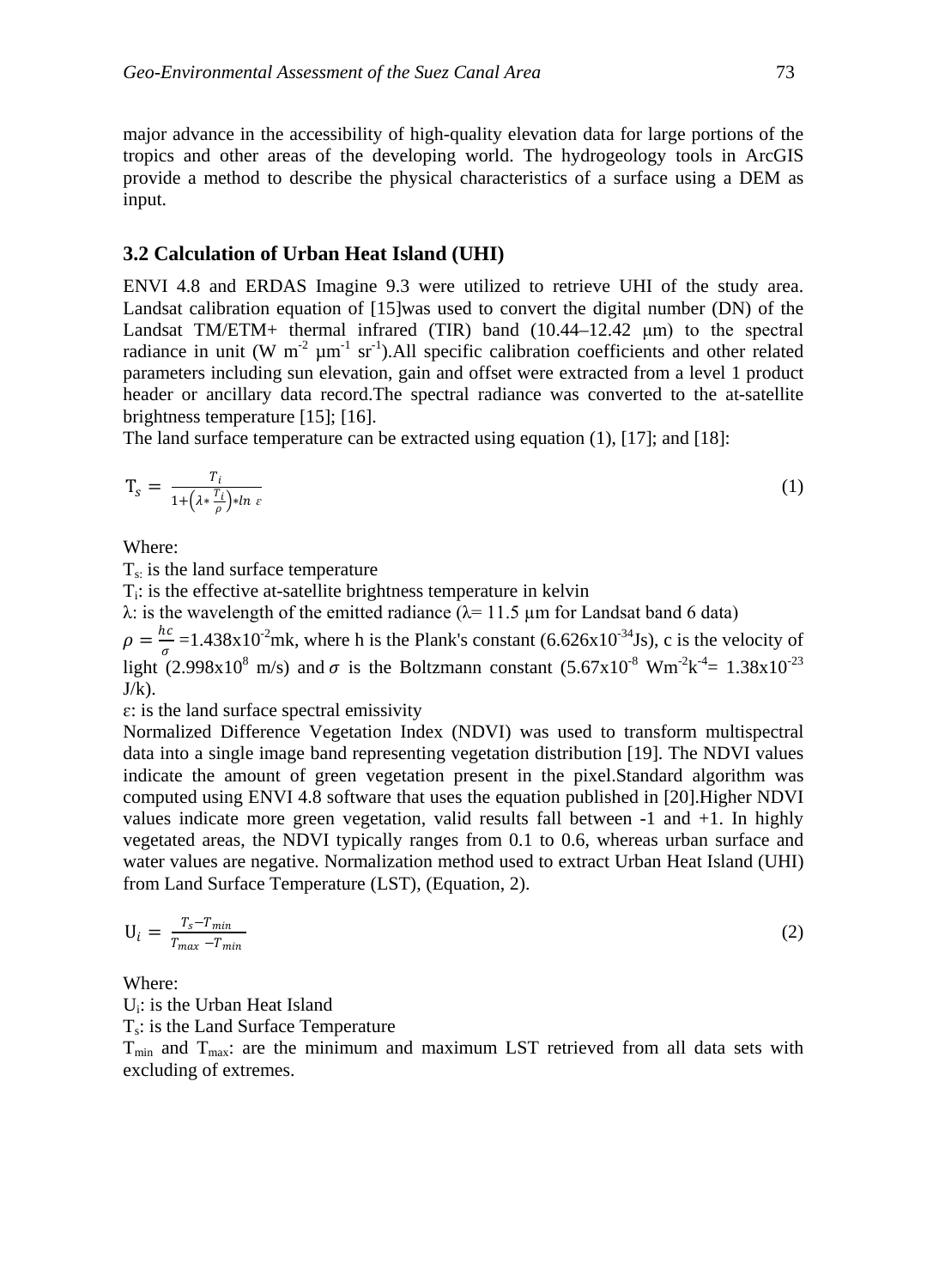#### **4 Results Discussion**

Monitoring and analysis of the recent landcover dynamics through the integration of remote sensing and GIS could provide base information for documenting water logging trends. Two satellite images taken over a span of 25 years (1987–2012) coupled with a 30-m DEM and field observations served as the basic sources of data. Image classifications and change detection techniques were applied to determine changes between the available images. Unsupervised/ supervised classification was employed to obtain a detailed land use classification data. The classes in the unsupervised classification scheme were very similar to those produced in the supervised classification. Maximum likelihood supervised classification was applied to Landsat images acquired in 1987 and 2012 for the assessment of land cover classes. Five land use categories were identified, including surface water, sand cover, limestone, salt crust and Nile deposits & cultivated areas (Fig. 2). Each class was verified in the field using a Garmin 38 GPS unit; more than 25 ground data sites were visited and checked. The results confirmed an acceleration in the rate of water logged areas during 1987-2012. The surface water areas increased from 56 km<sup>2</sup> in 1987 to 150 km<sup>2</sup> in 2012. The non-manageable agricultural expansion, excess irrigation water and deficiency of a drainage system are the most important factors producing water logging phenomena. The seepage from the Suez Canal beds and distributaries contribute significantly to the waterlogging and subsequent salinization problem.Remote sensing and GIS result indicate that there are some factors affect the area of study and produce waterlogging problem, including 1) topography and surface elevation, 2) drainage pattern and water flow direction.



Figure 2: Monitoring of the surface water areas during 1987-2012

Digital Elevation Model extracted from the SRTM data shows that the waterlogged areas are distributed at low topographic localities (Fig. 3). The area having a low lying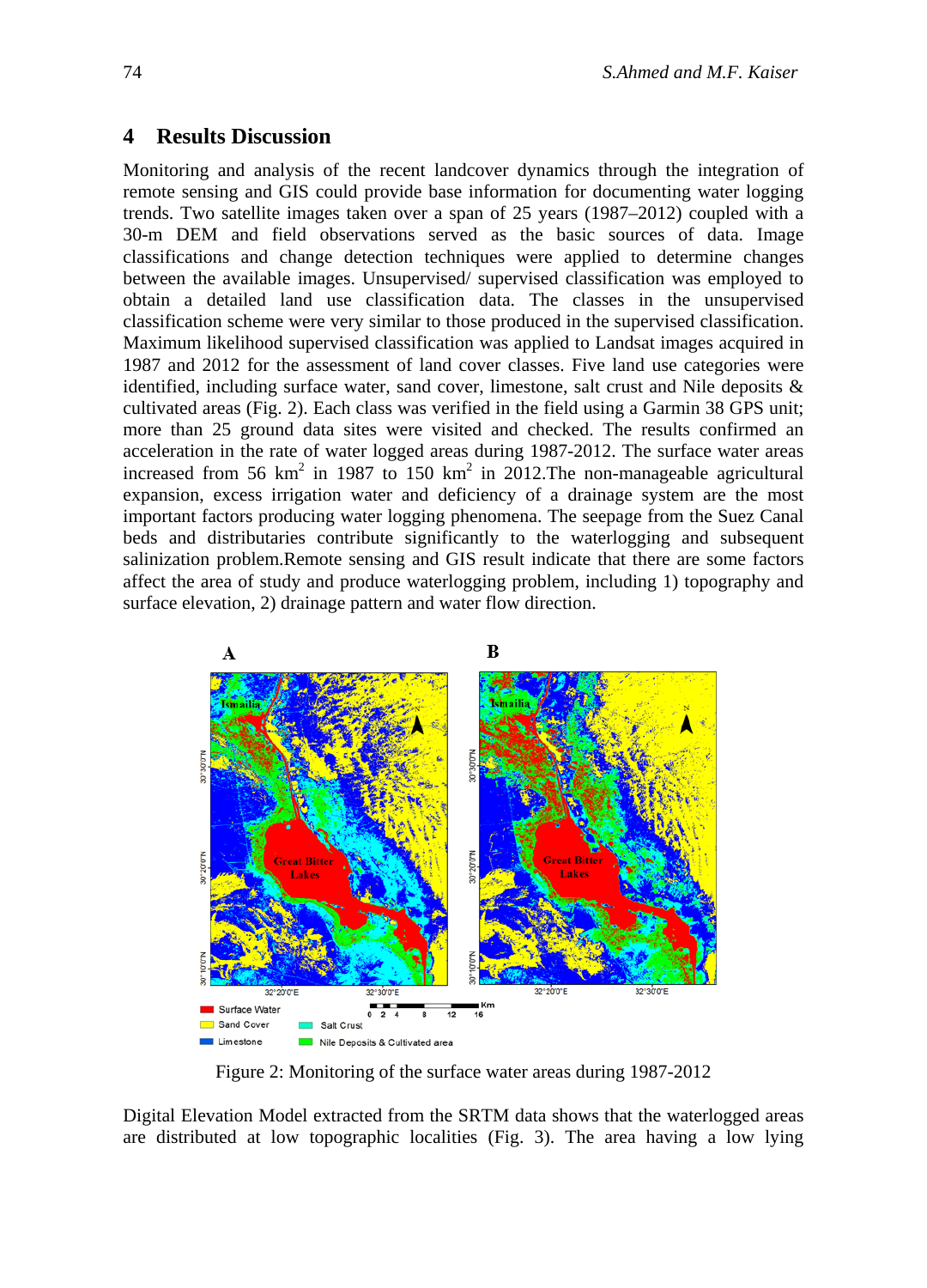topography has numerous topographic depressions which are poorly drained topographically and remain waterlogged throughout the year. The drainage pattern extracted from the ETM+ image data and SRTM (DEM) using ArcGIS techniques show that all tributaries are accumulated toward the waterlogging localities. This indicate that during the intensive rain fall, all surface and subsurface water are going along these tributaries and accumulate water at the low topographic areas and producing waterlogging problems.

In addition, remote sensing technology was used to monitor the impacts of surface water on thermal environment during 1987-2012. This was conducted through analyzing thermal infrared. Thermal bands were processed to obtain radiant surface temperatures for investigating the urban heat island effect associated with increasing surface water, both spatially and temporally (Fig. 4). Land Surface Temperature (LST) decreases from very high in year 1987 to moderate and low in year 2012.



Figure 3: Surface elevation and drainage patterns in the study site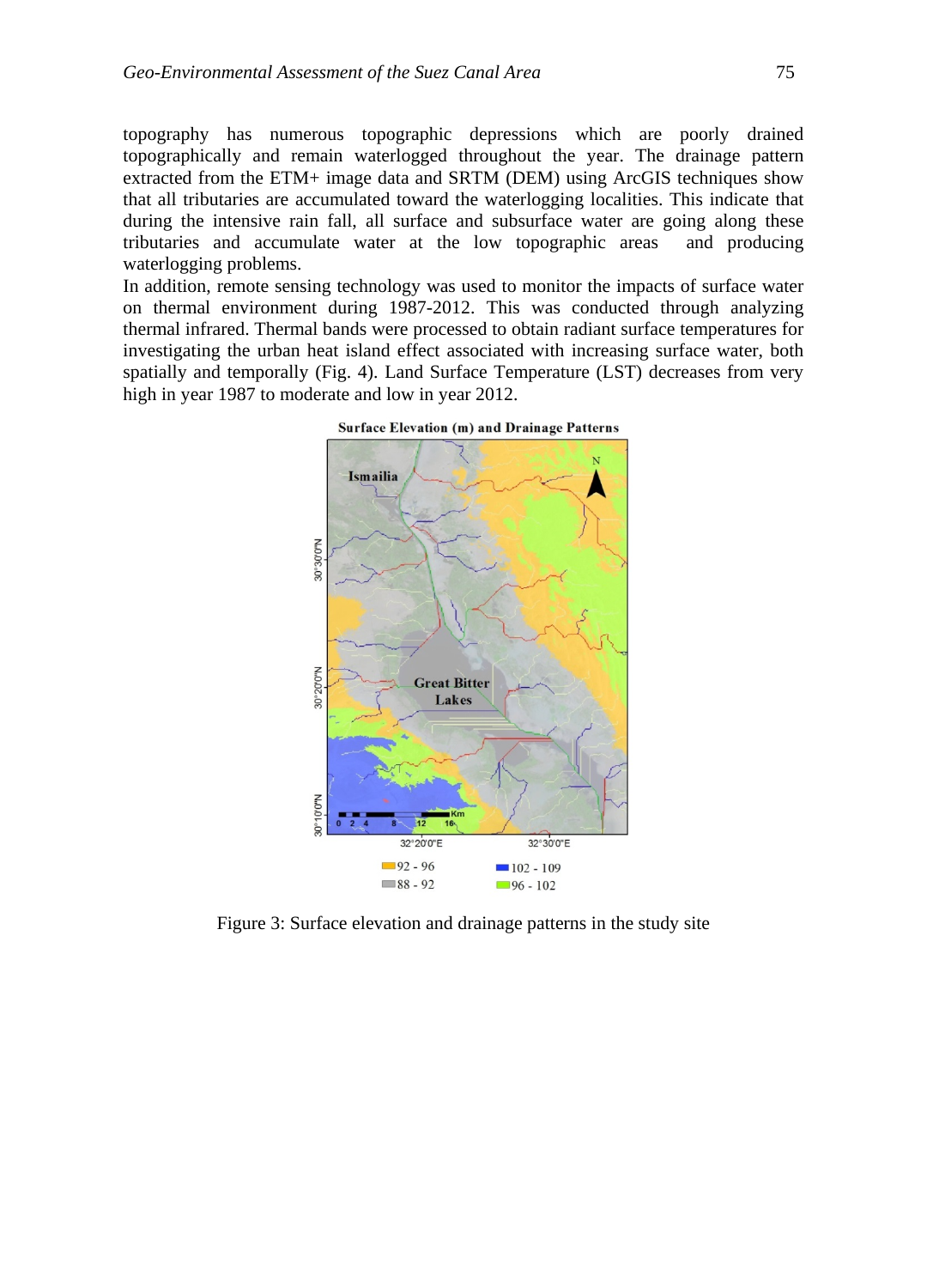

Figure 4: Urban Heat Island (UHI) range and its classification

## **5 Conclusion**

Image classifications and change detection techniques were applied to determine changes between the available images. Maximum likelihood supervised classification was applied to Landsat images acquired in 1987 and 2012 for the assessment of land cover classes. Five land use categories were identified, including surface water, sand cover, limestone, salt crust and Nile deposits & cultivated areas. Each class was verified in the field using a Garmin 38 GPS unit; more than 25 ground data sites were visited and checked.The results confirmed an acceleration in the rate of water logged areas during 1987-2012. The surface water areas increased from 56  $km^2$  in 1987 to 150  $km^2$  in 2012. Digital Elevation Model extracted from the SRTM data shows that the waterlogged areas are distributed at low topographic localities. The area having a low lying topography has numerous topographic depressions which are poorly drained topographically and remain waterlogged throughout the year. Remote sensing and GIS result indicate that there are some factors affect the area of study andthe area being low lying and devoid of any natural streams soon turns up into a ponded zone. The drainage pattern extracted from the ETM+ image data and SRTM (DEM) using ArcGIS techniques show that all tributaries are accumulated toward the waterlogging localities. This indicate that during the intensive rain fall, all surface and subsurface water are going along these tributaries and accumulate water at the low topographic areas and producing waterlogging problems. Remote sensing technology was used to monitor the impacts of surface water on thermal environment during 1987- 2012. Thermal bands were processed to obtain radiant surface temperatures for investigating the urban heat island effect associated with increasing surface water, both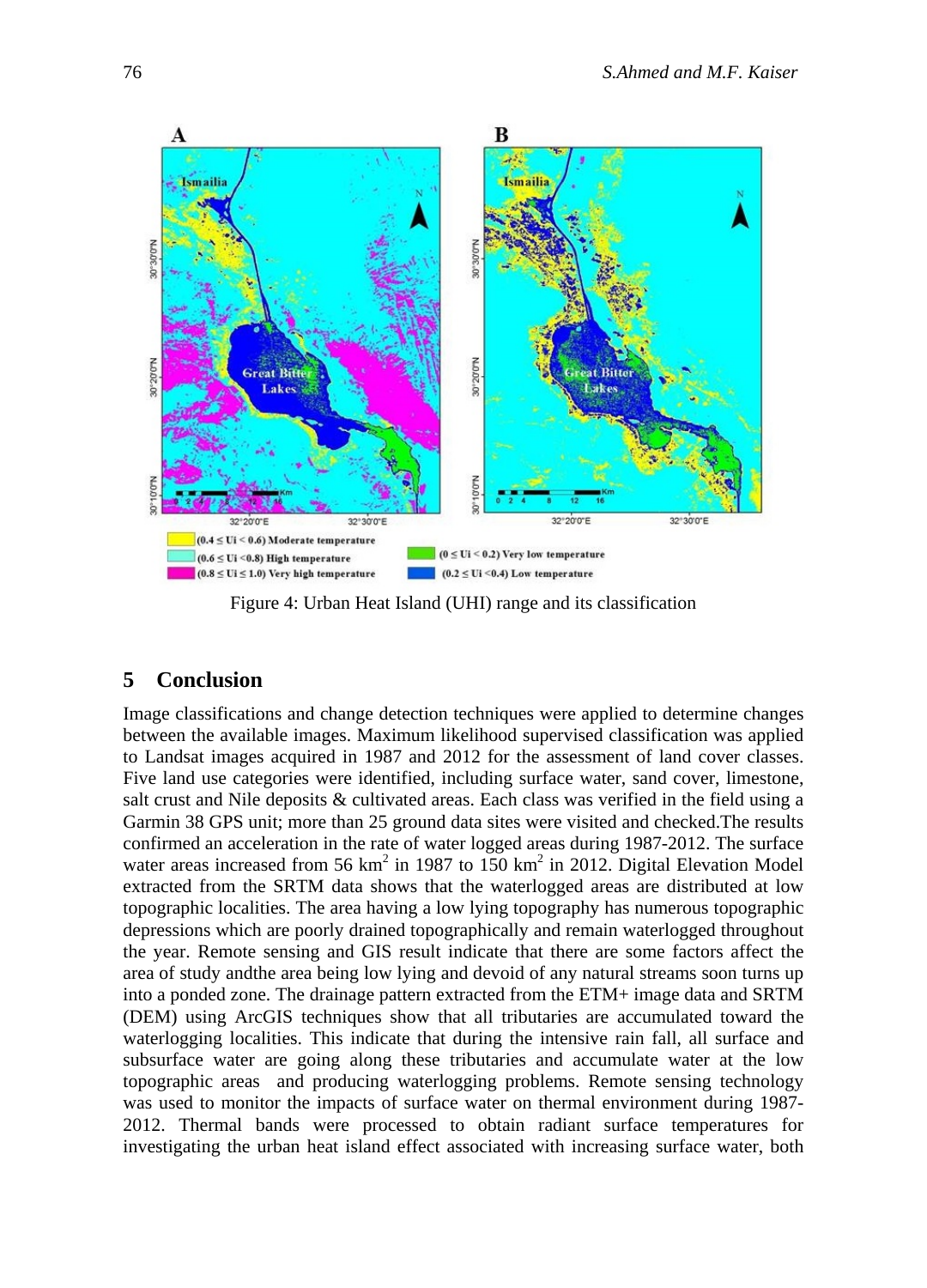spatially and temporally. The results show decrease from very high temperature in year 1987 to moderate temperature in year 2012.

#### **References**

- [1] El Shazly, E. M., Abd El Hady, M. A., El Shazly, M. M., El Kassas, I. A., El Ghawaby, M. A., Salman, A. B. and Morsi, M. A.,"Geology and groundwater potential studies of El Ismailia master plan study area". Remote Sensing Research project, Academy of Scientific Res. and Techno., Cairo, Egypt (1975).
- [2] El Ibiary, M. G.,"Shallow subsurface geological and geophysical studies at lake El Timsah, Suez Canal area". M. Sc. Thesis, Tanta Univ., Egypt, **174** p (1981).
- [3] Ramadan, F. S.,"Sedimentological studies of the bottom sediment of the Suez Canal". M.Sc. Thesis, Zagazig Univ., Egypt (1984).
- [4] Geriesh, M. H., "Hydrogeological and hydrogeochemical evaluation of groundwater resources in the Suez Canal region". Ph. D. thesis, Fac. Sci. Suez Canal University (1994).
- [5] F.A.O.,"High Dam soil survey", United Arab Republic: Volume III, the semidetailed soil survey, UNDP/FAO (1964).
- [6] United Nation Environment Program (UNEP), "Vulnerability assessment of the lowlying coastal areas, in the southern part of the Suez Canal, Suez Canal University", 205pp (1997).
- [7] Weng, Q.,"Remote sensing of impervious surfaces in the urban areas: requirements, methods and trends". *Remote Sensing of Environment*, **117**, 34–49 (2012). doi:10.1016/j.rse.2011.02.030
- [8] Li, J., Song, C., Cao, L., Zhu, F., Meng, X. and Wu, J.,"Impacts of landscape structure on surface urban heat islands: a case study of Shanghai, China". *Remote Sensing of Environment,* 115 (12) 3249–3263 (2011).doi:10.1016/j.rse.2011.07.008
- [9] Lillesand, T. M. and Kiefer, R. W.,"Remote sensing and image interpretation". John Wiley & Sons, Inc. 750 pp (1994).
- [10] Sonka, M., Hlavac, V., Boyle, R.,"Image processing, Analysis and Machine vision", Chapman &Hall, London, 555pp (1993).
- [11] Eastman, J. R.,"Supervised classification in IDRISI for windows version 2, tutorial exercises". Worcester, Massachusetts: Clark University. pp. 86–94 (1997).
- [12] Mather, P. M.,"Computer processing of remotely-sensing images, an introduction" (2nd ed.) Chichester: John Wiley & Sons, Inc., pp.  $1-75$  (1999).
- [13] Lillesand, T. M., Kiefer, R. W. and Chipman, J. W.,"Remote sensing and image interpretation". John Wiley & Sons, Inc., 763 pp (2004).
- [14] Singh, A.,"Digital change detection techniques using remotely-sensed data". *International Journal of Remote Sensing*, **10**, 989–1003 (1989).
- [15] Chander G. and Markham B.,"Revised Landsat-5 TM radiometric calibration procedures and post calibration dynamic ranges". *IEEE Transaction on Geosciences and Remote Sensing,* **41**(11) 2674-2677 (2003).
- [16] Wu C., Wang Q., Yang Z., and Wang W.,"Monitoring heated water pollution of the Da YaWan nuclear power plant using TM images". *International Journal of Remote Sensing,* **28**(5), 885-890 (2007).